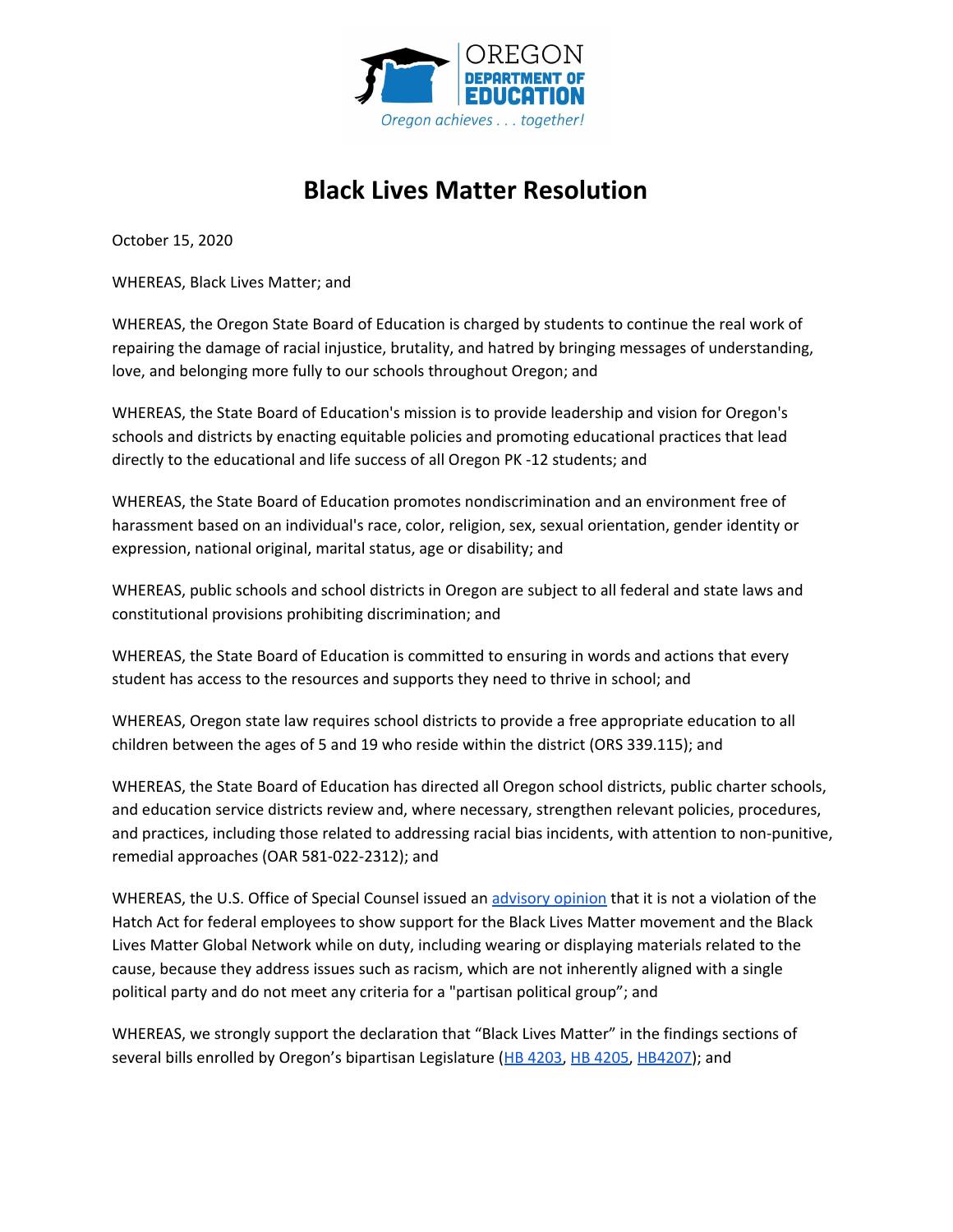WHEREAS, we acknowledge that throughout Oregon's history, institutional and structural racism have caused division and fear for our communities, and that we share in the responsibility to respond to these circumstances on behalf of all Oregon school districts, educational professionals, students and families;

WHEREAS, we acknowledge that the authors of Oregon's constitution declared that no Black people could reside in the state or hold real estate, a law that wasn't repealed until 1926; and that racist language in the state constitution wasn't removed until 2002, all of these causing lasting negative consequences for Black communities; and

WHEREAS, we acknowledge that across the U.S. Black students are more heavily disciplined and referred to law enforcement than White students, as well as other critical [inequalities](https://uncf.org/pages/K-12-Disparity-Facts-and-Stats?gclid=Cj0KCQjw8fr7BRDSARIsAK0Qqr6Clj6bCADMIXz_Dr4XPnIQcnAw4Sp38WOOUIGUUn3zeTTUTEQF_jEaAkhLEALw_wcB) that schools will continue to perpetuate without proactive implementation of anti-racist policy and practice ([EdWeek,](https://www.edweek.org/ew/articles/2017/01/25/black-students-more-likely-to-be-arrested.html) 2017); and

WHEREAS, an undeniable series of tragic events and crises have unfolded in Oregon and around the U.S., including the COVID-19 pandemic, wildfires, and violence driven by systemic racism that have stacked harm upon harm against Black, Indigenous, Native American, people of color, tribal communities, and tribal governments; and

WHEREAS, we cannot legislate away racism but we can help bring it to light; and

WHEREAS, in believing that silence and inaction allow racism to remain prevalent in our schools, we declare that "Black Lives Matter" in order to reinforce that the lives of Black educators, staff, students, and everyone in school communities are just as valuable as anyone else's life; and that Black students matter and belong in our classrooms, just like all other students;

## **THEREFORE BE IT RESOLVED that the Oregon State Board of Education:**

(1) Renews its commitment to anti-racism, equity, and access to education as a core value, manifested by a steadfast commitment to creating a welcoming environment for all students and families and direction of the supports and resources needed to eliminate barriers and promote student success; and

(2) Urgently requests that all Oregon school districts, public charter schools, and education service districts affirm that "Black Lives Matter" by striving to make space in classrooms and within the school community for dialogue and support for issues of race and equity; and

(3) Urgently requests that Oregon school districts, public charter schools, and education service districts support educators and others who are making a special effort to let Black students and families know that they belong and are valued members of the school community; and

(4) Urgently requests that Oregon school districts, public charter schools, and education service districts communicate to students, families, employees, and their communities their policies and